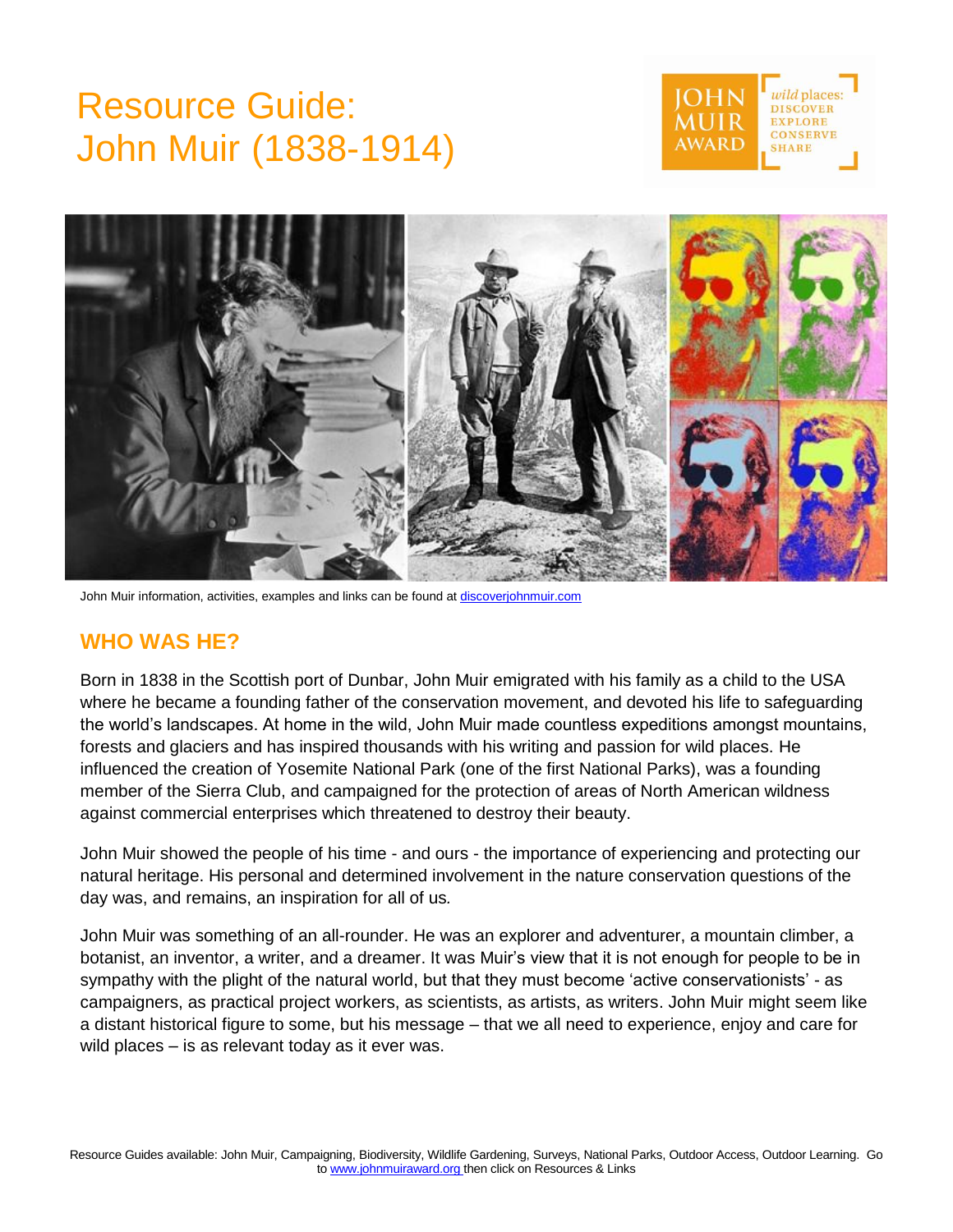## **INSPIRATIONAL QUOTES**

Although John Muir claimed that he struggled with writing, some feel that – even after 100 years – Muir's words on nature, beauty, enjoyment and health remain an inspiration. See page 3 '**USEFUL WEBSITES'** for links to more quotes.

"I only went out for a walk, and finally concluded to stay out till sundown, for going out, I found, was really going in."

"When we try to pick out anything by itself, we find it hitched to everything else in the Universe."

"Thousands of tired, nerve-shaken, over-civilized people are beginning to find out that going to the mountains is going home; that wildness is a necessity; and that mountain parks and reservations are useful not only as fountains of timber and irrigating rivers, but as fountains of life."

"One day's exposure to mountains is better than cartloads of books."

"Another glorious day in which one seems to be dissolved and absorbed and sent pulsing onward we know not where. Life seems neither long nor short, and we take no more heed to save time or make haste than do the trees and stars. This is true freedom, a good practical sort of immortality."

"God never made an ugly landscape. All that the sun shines on is beautiful, so long as it is wild."

"Who publishes the sheet-music of the winds or the music of water written in river-lines?"

"Camp out among the grass of glacier meadows. Climb the mountains and get their good tidings. Nature's peace will flow into you as sunshine flows into trees. The winds will blow their own freshness into you, and the storms their energy, while cares will drop off like autumn leaves."

"In such places standing alone on the mountain-top it is easy to realize that whatever special nests we make - leaves and moss like the marmots and birds, or tents or piled stone - we all dwell in a house of one room - the world with the firmament for its roof - and are sailing the celestial spaces without leaving any track."

"Let children walk with Nature, let them see the beautiful blendings and communions of death and life, their joyous inseparable unity, as taught in woods and meadows, plains and mountains and streams of our blessed star, and they will learn that death is stingless indeed, and as beautiful as life."

"Most people are on the world, not in it, have no sympathy or relationship to anything about them undiffused, separate, and rigidly alone like marbles of polished stone, touching but separate."

"Only by going alone in silence, without baggage, can one truly get into the heart of the wilderness. All other travel is mere dust and hotels and baggage and chatter."

"One touch of nature ... makes all the world kin."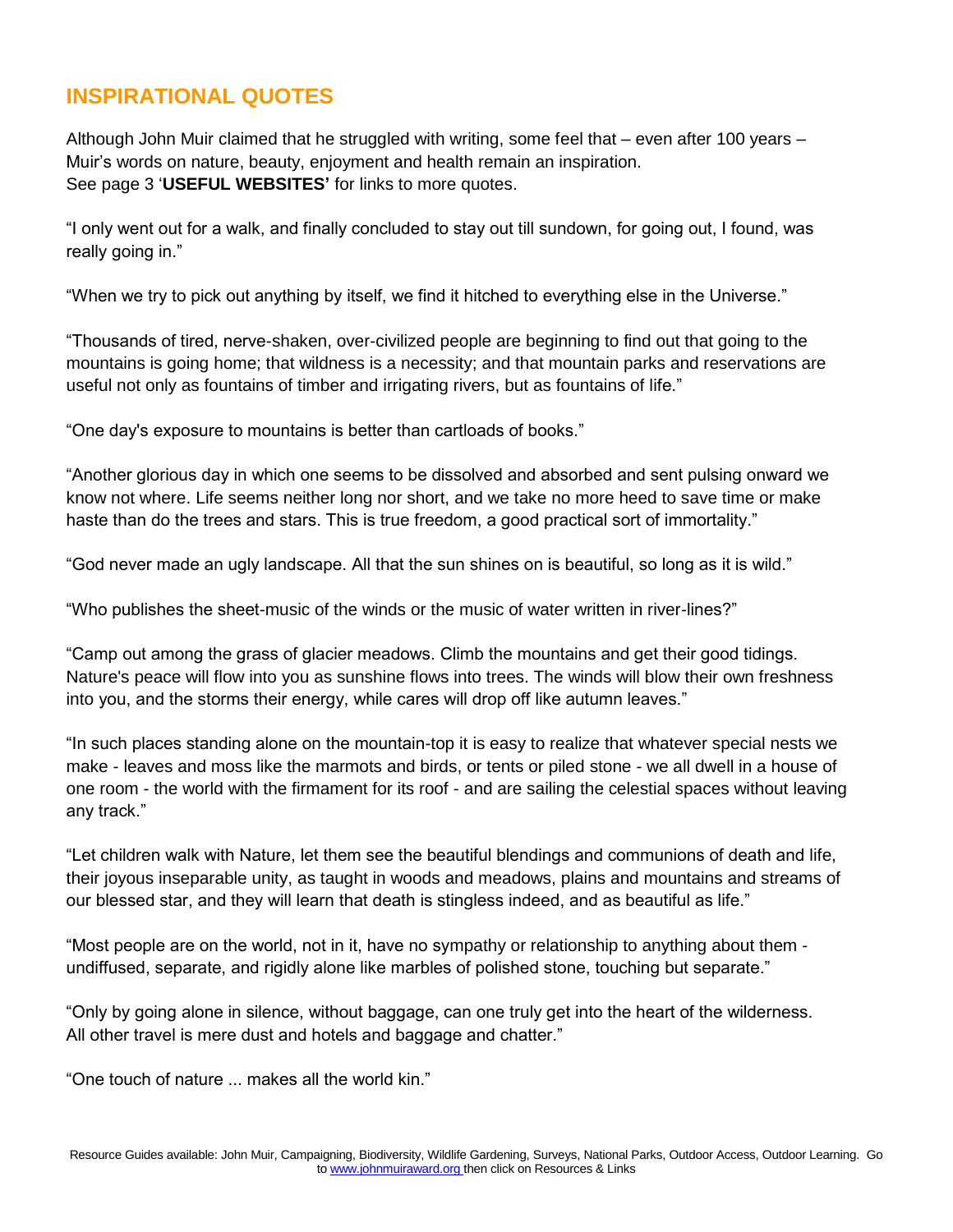## **JOHN MUIR'S CHRONOLOGY AND LEGACY**

| 1835                                                                                                    | Born in Dunbar April 21 <sup>st</sup> 1838                                                                                                                                                                                                                                                                                                                                                                                                                                                                                                                                                                                                                                                                                                                                                                               |  |  |
|---------------------------------------------------------------------------------------------------------|--------------------------------------------------------------------------------------------------------------------------------------------------------------------------------------------------------------------------------------------------------------------------------------------------------------------------------------------------------------------------------------------------------------------------------------------------------------------------------------------------------------------------------------------------------------------------------------------------------------------------------------------------------------------------------------------------------------------------------------------------------------------------------------------------------------------------|--|--|
| 1840                                                                                                    | A young John Muir learns to climb on the walls of Dunbar Castle, and is fascinated by                                                                                                                                                                                                                                                                                                                                                                                                                                                                                                                                                                                                                                                                                                                                    |  |  |
| 1845                                                                                                    | 'everything that is wild'.                                                                                                                                                                                                                                                                                                                                                                                                                                                                                                                                                                                                                                                                                                                                                                                               |  |  |
| 1850                                                                                                    | Aged 11 emigrated to the USA with his father and brother.<br>He lived and worked on their farm for 10 years, teaching himself and inventing by night.                                                                                                                                                                                                                                                                                                                                                                                                                                                                                                                                                                                                                                                                    |  |  |
| 1855                                                                                                    |                                                                                                                                                                                                                                                                                                                                                                                                                                                                                                                                                                                                                                                                                                                                                                                                                          |  |  |
| 1860                                                                                                    |                                                                                                                                                                                                                                                                                                                                                                                                                                                                                                                                                                                                                                                                                                                                                                                                                          |  |  |
| 1865                                                                                                    | Works in mills and factories but in 1867 is blinded temporarily in an accident. Return of his                                                                                                                                                                                                                                                                                                                                                                                                                                                                                                                                                                                                                                                                                                                            |  |  |
| 1870                                                                                                    | sight leads to 1,000 mile walk from Wisconsin to Cuba.<br>Lives in the High Sierra as a shepherd with time to study, climb and explore glaciers. Takes                                                                                                                                                                                                                                                                                                                                                                                                                                                                                                                                                                                                                                                                   |  |  |
| 1875                                                                                                    | many esteemed visitors on explorations of the area.                                                                                                                                                                                                                                                                                                                                                                                                                                                                                                                                                                                                                                                                                                                                                                      |  |  |
| 1880 4                                                                                                  | Aged 42 marries Louise Strenzel and for 6 years works as a fruit farmer and rancher.                                                                                                                                                                                                                                                                                                                                                                                                                                                                                                                                                                                                                                                                                                                                     |  |  |
| $1885 +$                                                                                                | US Congress creates Yosemite National Park.                                                                                                                                                                                                                                                                                                                                                                                                                                                                                                                                                                                                                                                                                                                                                                              |  |  |
| 1890                                                                                                    | Co-Forms the Sierra Club in 1892 and serves as President for life.                                                                                                                                                                                                                                                                                                                                                                                                                                                                                                                                                                                                                                                                                                                                                       |  |  |
| 1895                                                                                                    | The Mountains of California published (1899). Mt Rainier National Park established.                                                                                                                                                                                                                                                                                                                                                                                                                                                                                                                                                                                                                                                                                                                                      |  |  |
| 1900<br>1905                                                                                            | Our National Parks published (1901).<br>President Roosevelt spends 3 days camping alone with Muir in Yosemite. World Tour (1903).<br>Fight to save Hetch Hetchy Valley begins 1907. Grand Canyon National Park established                                                                                                                                                                                                                                                                                                                                                                                                                                                                                                                                                                                               |  |  |
| 1910                                                                                                    | (1908). Stickeen published and Muir leads president Taft through Yosemite (1909).<br>My First summer in the Sierra published (1911). The Yosemite published (1912).                                                                                                                                                                                                                                                                                                                                                                                                                                                                                                                                                                                                                                                      |  |  |
| 1914                                                                                                    | Muir dies of pneumonia on Christmas Eve, aged 76.                                                                                                                                                                                                                                                                                                                                                                                                                                                                                                                                                                                                                                                                                                                                                                        |  |  |
| 1951<br>1976<br>1981<br>1983<br>1987<br>1997<br>2000<br>2002/03<br>2007<br>2010<br>2013<br>2013<br>2014 | 1 <sup>st</sup> UK National Park is designated (Peak District)<br>John Muir Country Park designated at Dunbar, Scotland<br>John Muir House, Birthplace Museum opens<br>John Muir Trust is founded in Scotland to conserve wild land<br>THE<br>Trust purchases Li and Coire Dhorrcail in Knoydart<br>Trust launches John Muir Award educational initiative<br>John Muir Trust purchase Ben Nevis<br>Scotland's 1 <sup>st</sup> National Parks are established<br>50,000 <sup>th</sup> John Muir Award presented<br>WAY<br>100,000 <sup>th</sup> John Muir Award presented<br>21 <sup>st</sup> April is designated John Muir Day in Scotland.<br>Scotland celebrates Year of Natural Scotland with a theme to 'Celebrate John Muir'<br>The John Muir Way opens in Scotland – coast to coast between Dunbar and Helensburgh |  |  |